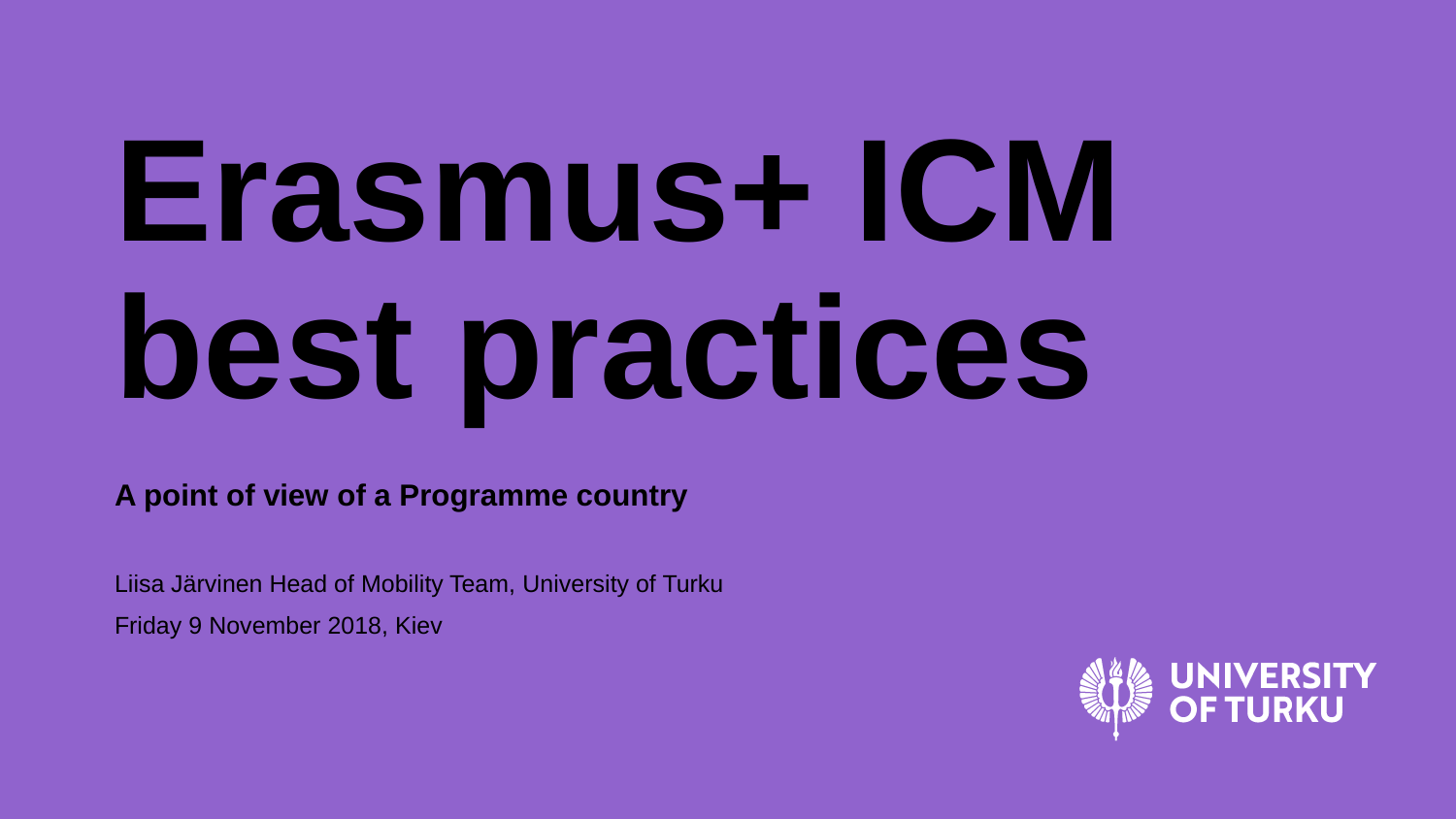## **Erasmus Mundus Action 2 2007-2018**

- UTU was partner in **12** projects
- UTU coordinated **8** projects
	- Russia and Eastern Neighbourhood countries
- Total EMA2-project budget coordinated by UTU:

#### **30 412 825 EUR**

• Total EMA2 mobilities coordinated by UTU: **1 772**

- Ukrainian partners
- Ivan Franko National University of Lviv
- Odessa I. I. Mechnikov National University
- Oles Honchar Dnipetrovsk<br>National University
- Taras Shevchenko National University of Kyiv
- Vassyl Karazin National Univérsity of Kharkiv
- Taurida National V. I. Vernadsky University



**Erasmus** 

**Mundus**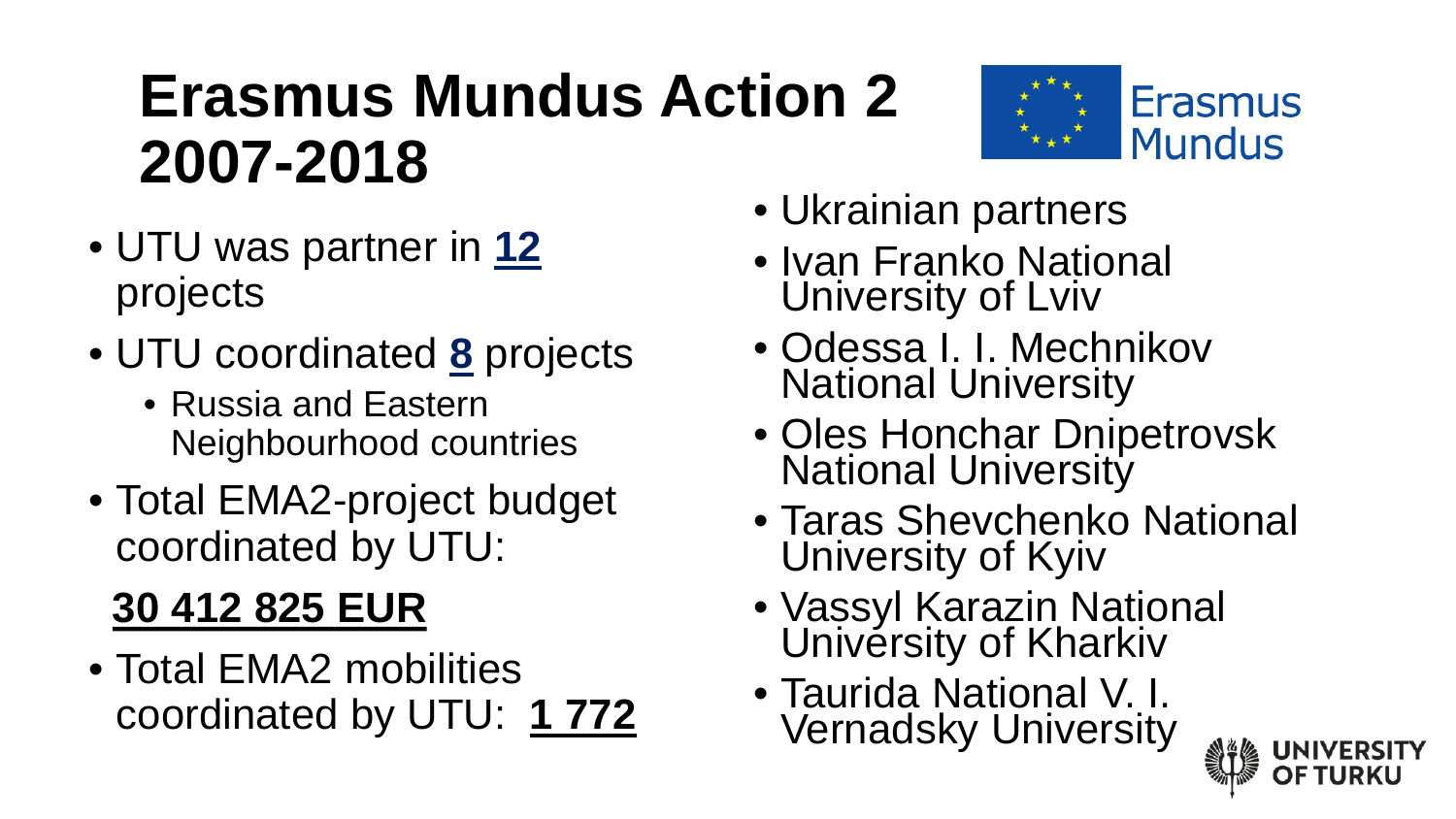# **Erasmus+ International Credit Mobility in Turku**

- UTU focused mainly on teacher and staff mobility, some student mobility as well
- Ivan Franko National University of Lviv
- Odessa National University named after I.I. Mechnikov
- Taras Shevchenko National University of Kyiv
- Erasmus+ International Credit Mobility in UTU since 2015
- Funding for all projects: **1 400 310 €**
- In total: **65** partners **25** countries
- Mobilities in total in all projects **403**



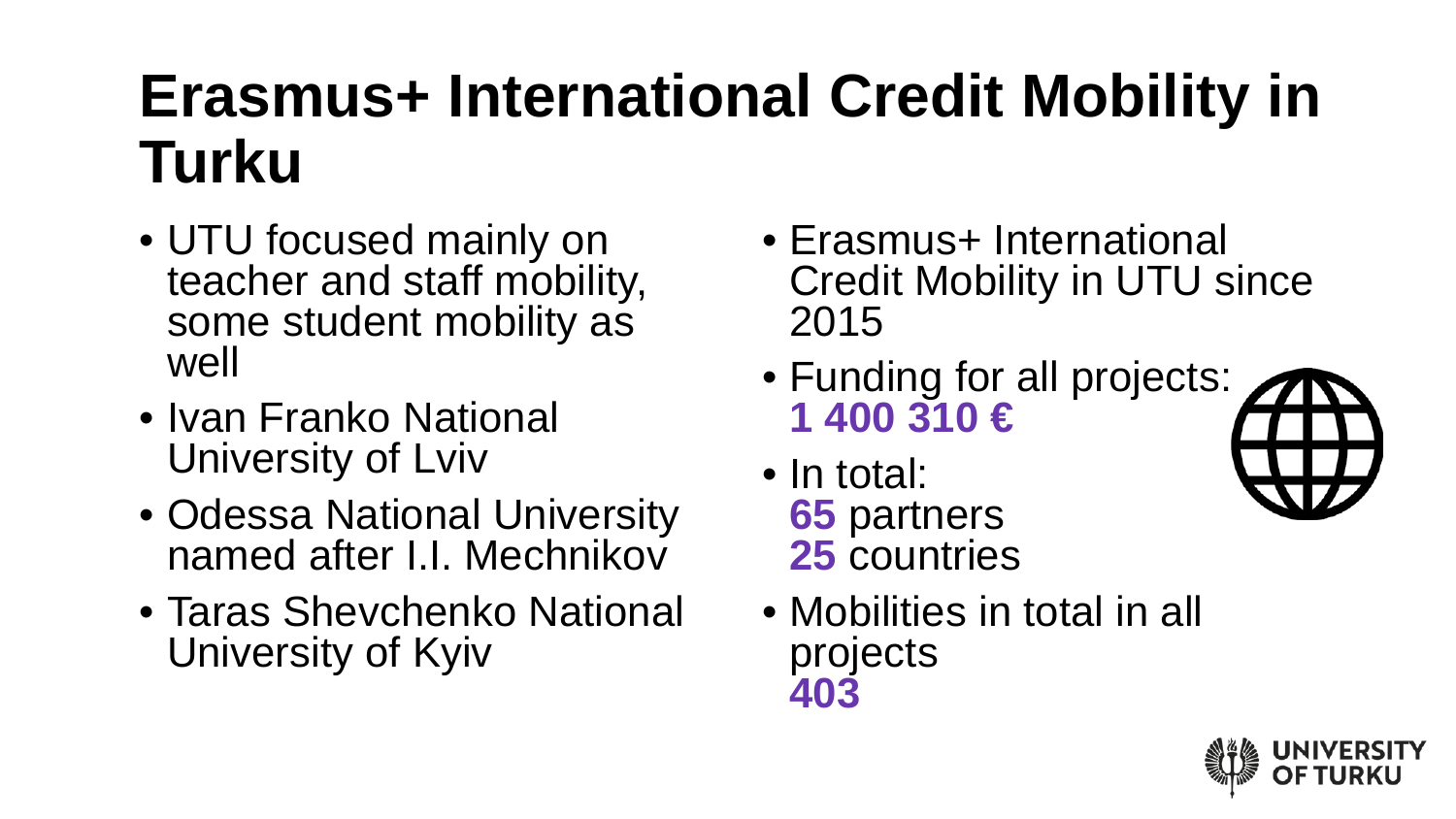# **Partners in ICM Projects**

- Albania
- Argentina
- Belarus
- Brazil
- Cambodia
- Canada
- Egypt
- **Georgia**
- India
- Indonesia
- Israel
	- Japan
- Laos
- Maldives
- Mongolia
- Myanmar
- Namibia
- New Zealand
- **Peru**
- **Russia**
- **Serbia**
- Singapore
- Thailand
- **Ukraine**
- Vietnam

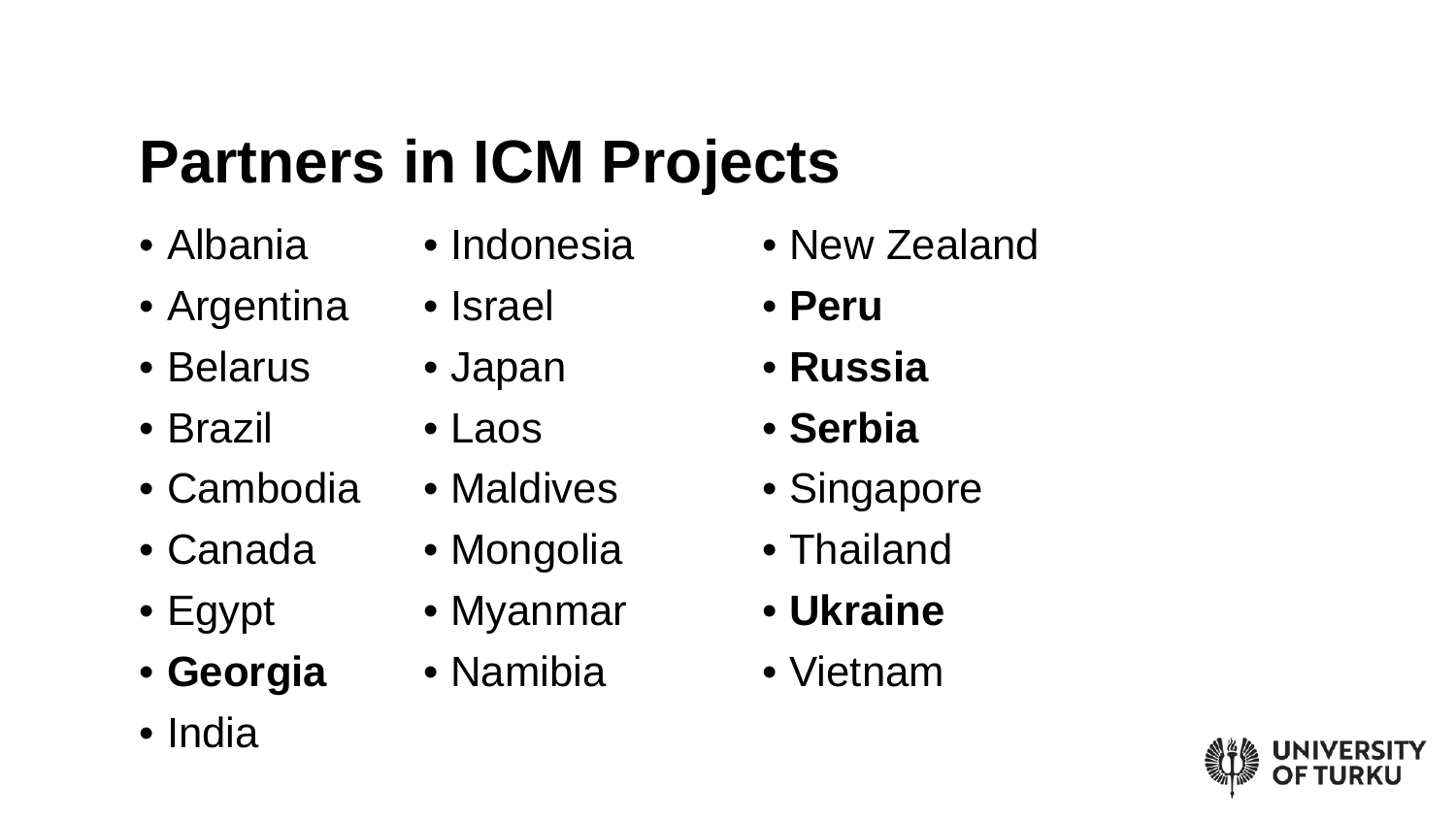# **Composing the proposal**

- In November a survey is made for academics on what kind of cooperation they have and what kind of mobility they are looking for?
- Those same four questions are asked as in the application. This survey is in English so it will also be sent to the partners.
- A team of three people are writing the application.
- The cooperation can be old or new.
- Sometimes staff and teacher mobilities are agreed already on this phase.

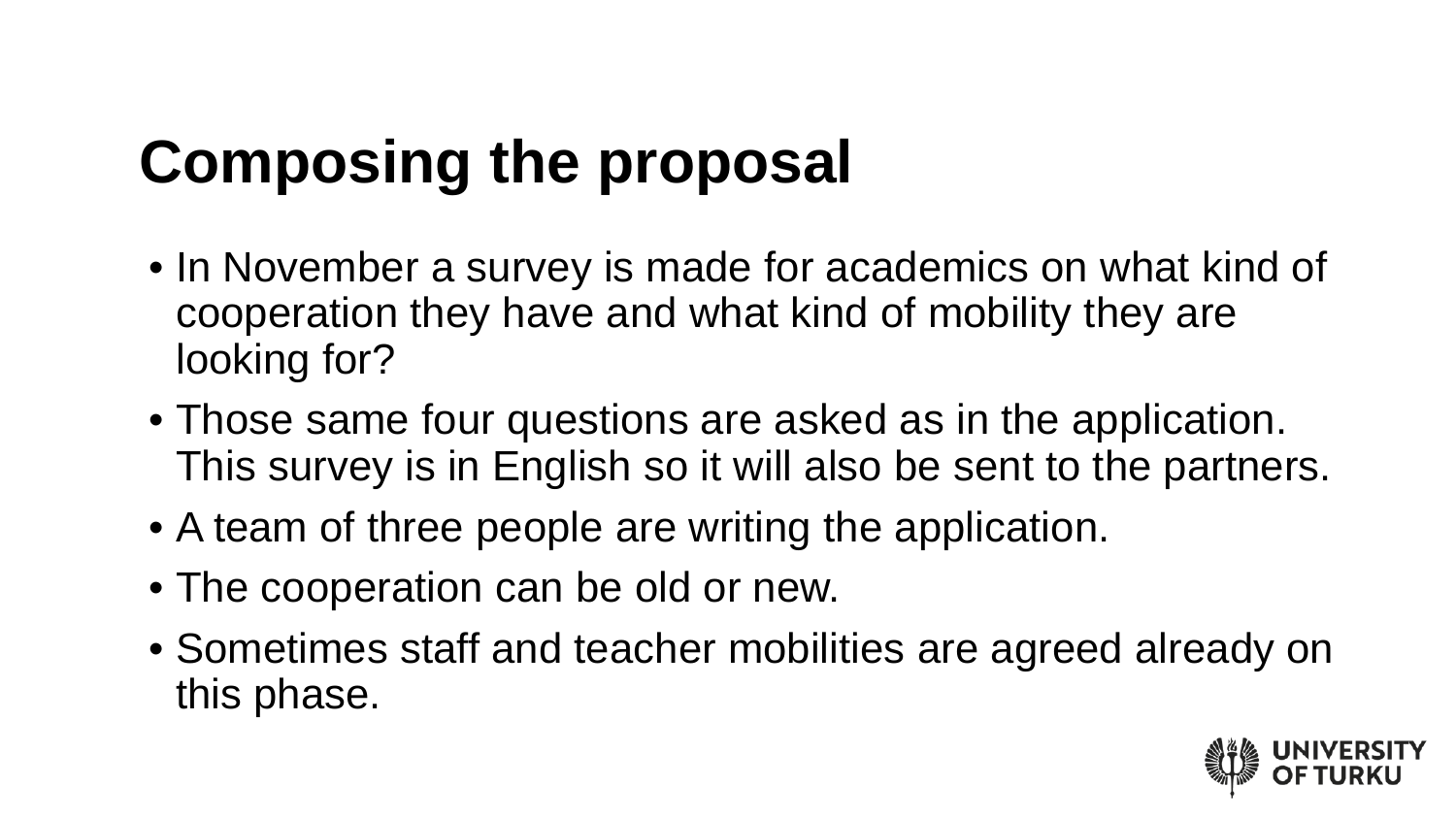## **Experiences**

- Erasmus+ Staff Exchange weeks are a good way to meet several partners.
- There is a clear difference if partner is already familiar with some EU Programme or not.
- Before the last report we made a questionnaire for partners in order to have their opinion and experience heard and shared.
- The exchage of the administrative staff is challenging due to different organisational structure and/or language barriors.
- Sustainable cooperation by emphasising mobilities on doctorate and staff levels

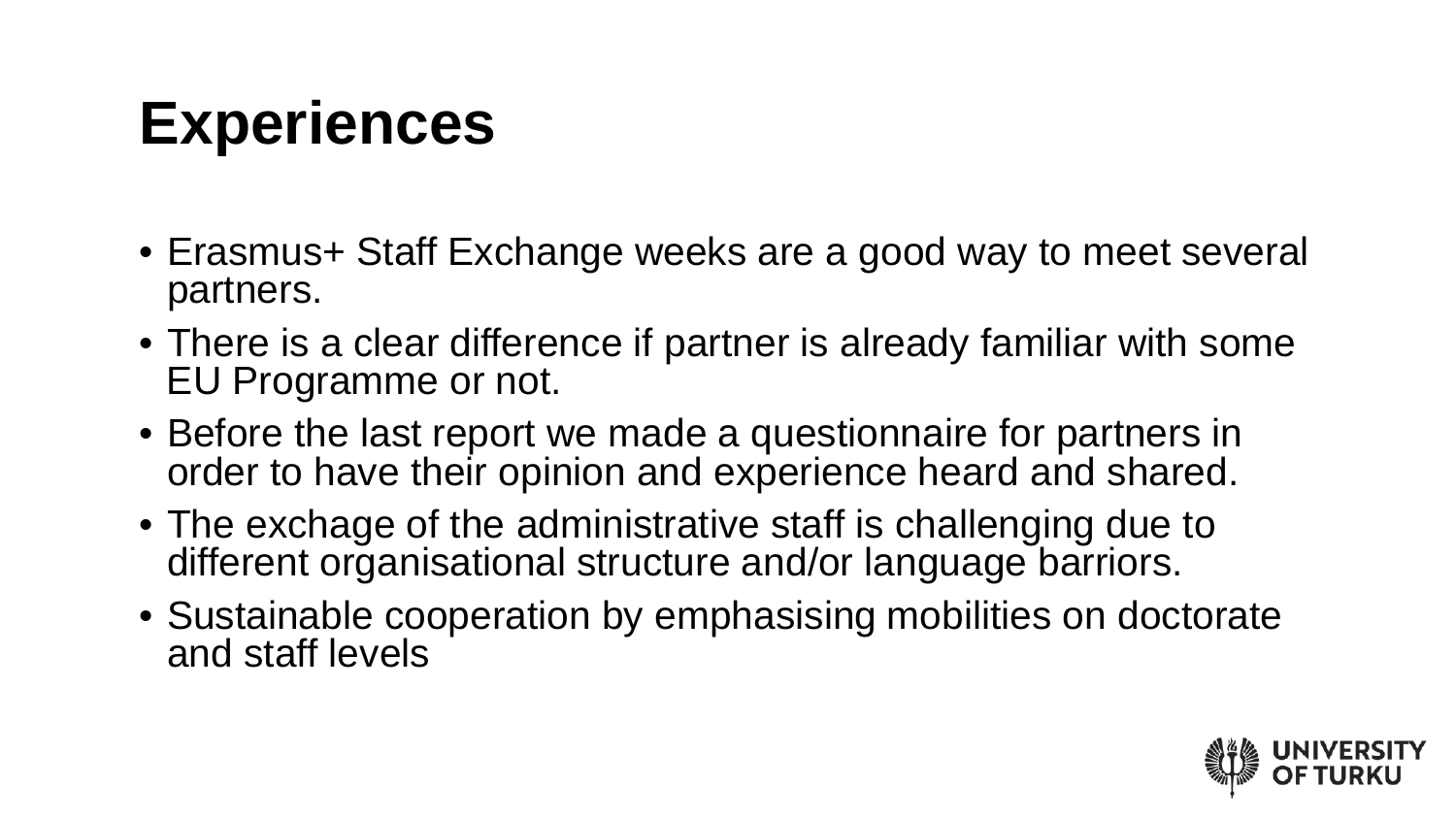#### **The reasons why some funding could not be used:**

- Schedule challenges (different academic calendars)
- Visa/Residence Permit issues
- Communication issues
- Mobility was too short
- Contact person was changed, Professor retired etc.
- Financial reasons
- Often the same persons (staff) are active and mobile, this possibility should be equally advertised to all.

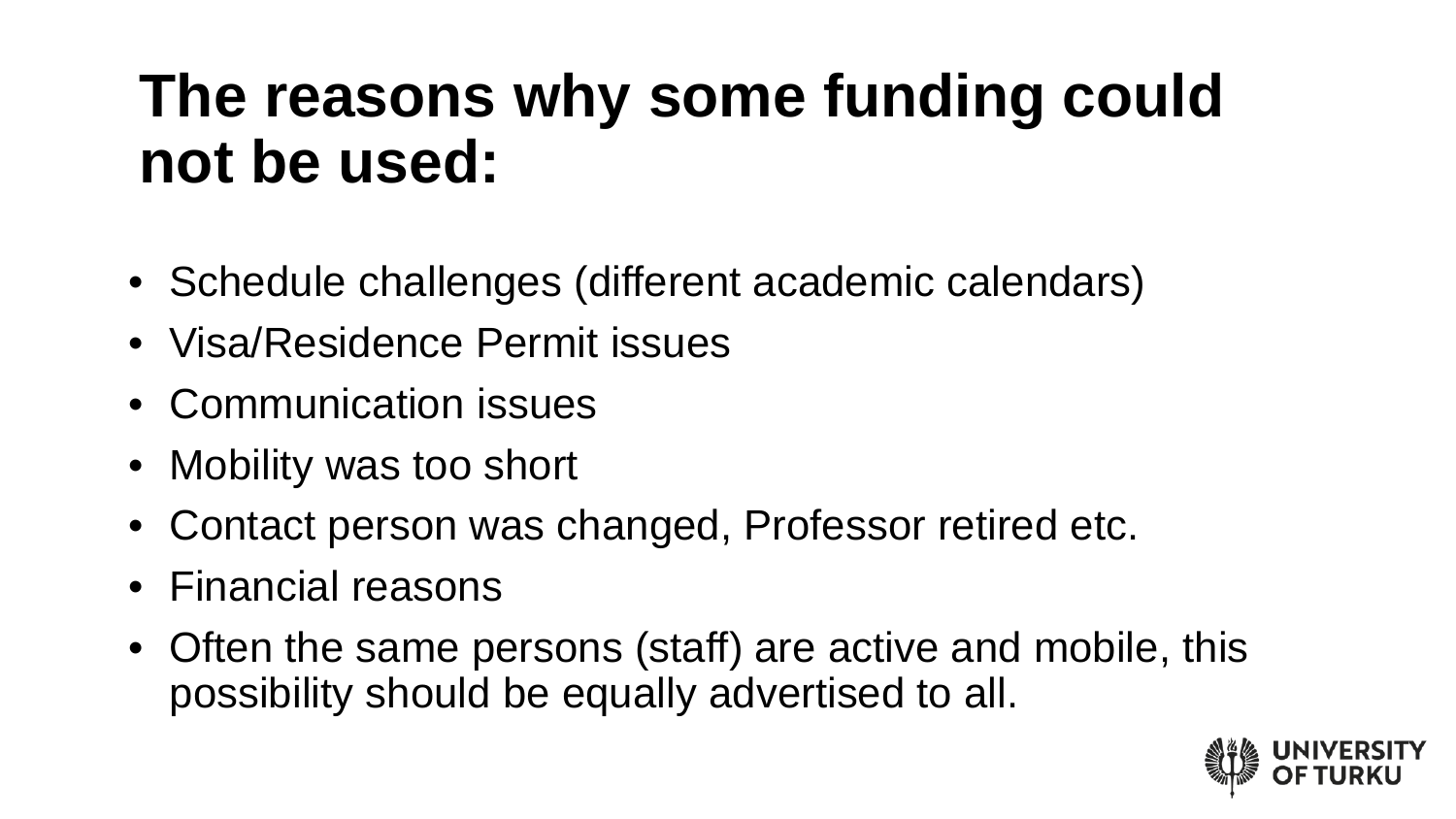# **Implementation**

- STA/STT mobility there is a clear process:
- The grantee is looking for a host from UTU.
- The host will take care of the Letter of Invitation, reserve accommodation and plan the daily work plan together with a grantee.
- International Office takes care of the scholarship administration and Erasmus+ related documents.
- The grant is paid in cash upon arrival in order to avoid banking fees.
- Inter-institutional Agreements are made until the end of the Programme (2021) and, if necessary, an Annex will be made, which states the new quota.
- Student mobility is integrated with all incoming/outgoing student mobility processes.